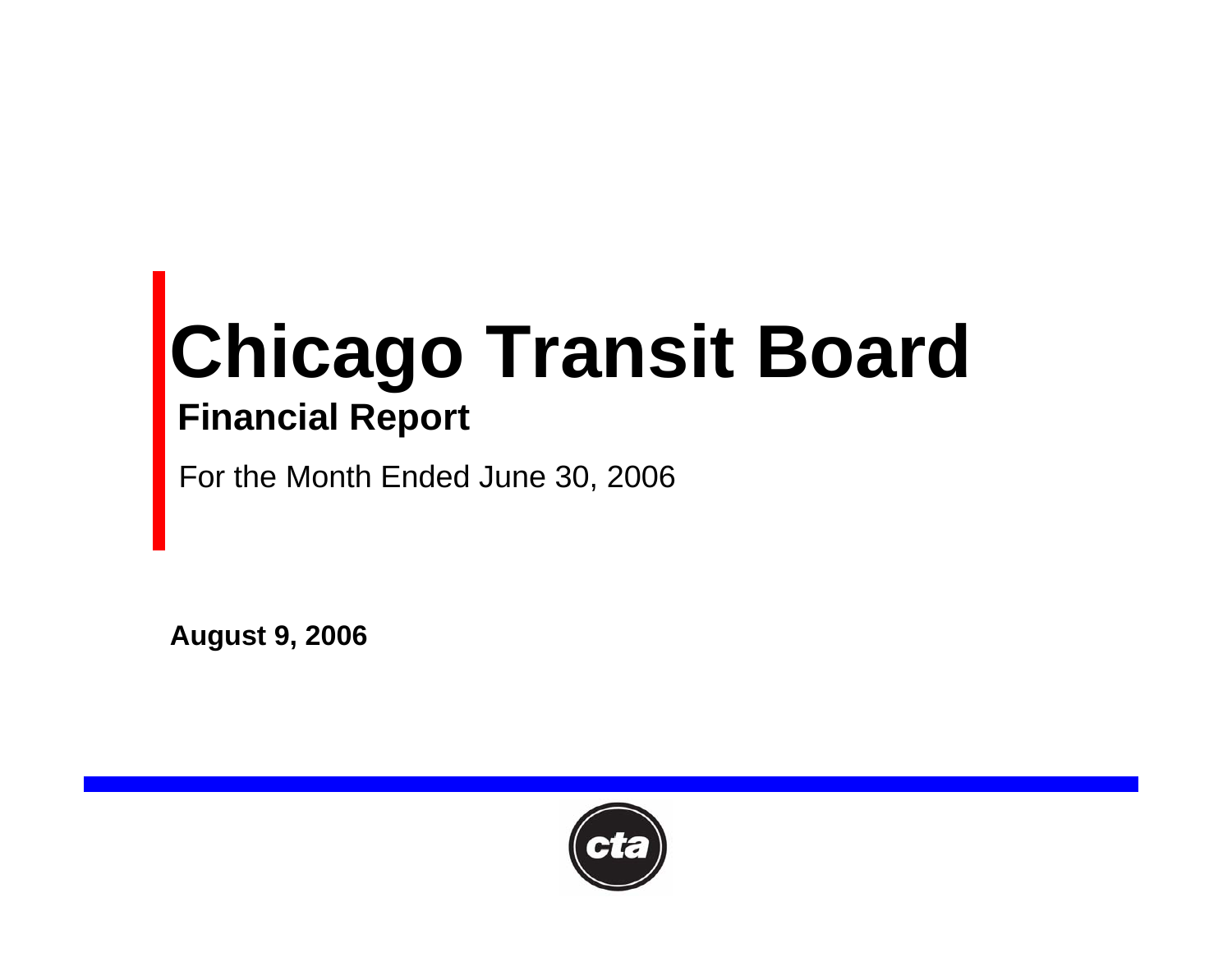## **Financial Summary – Current Month**

Current operating deficit of \$10.3 million with a 49.77% recovery ratio.  $\blacksquare$ 



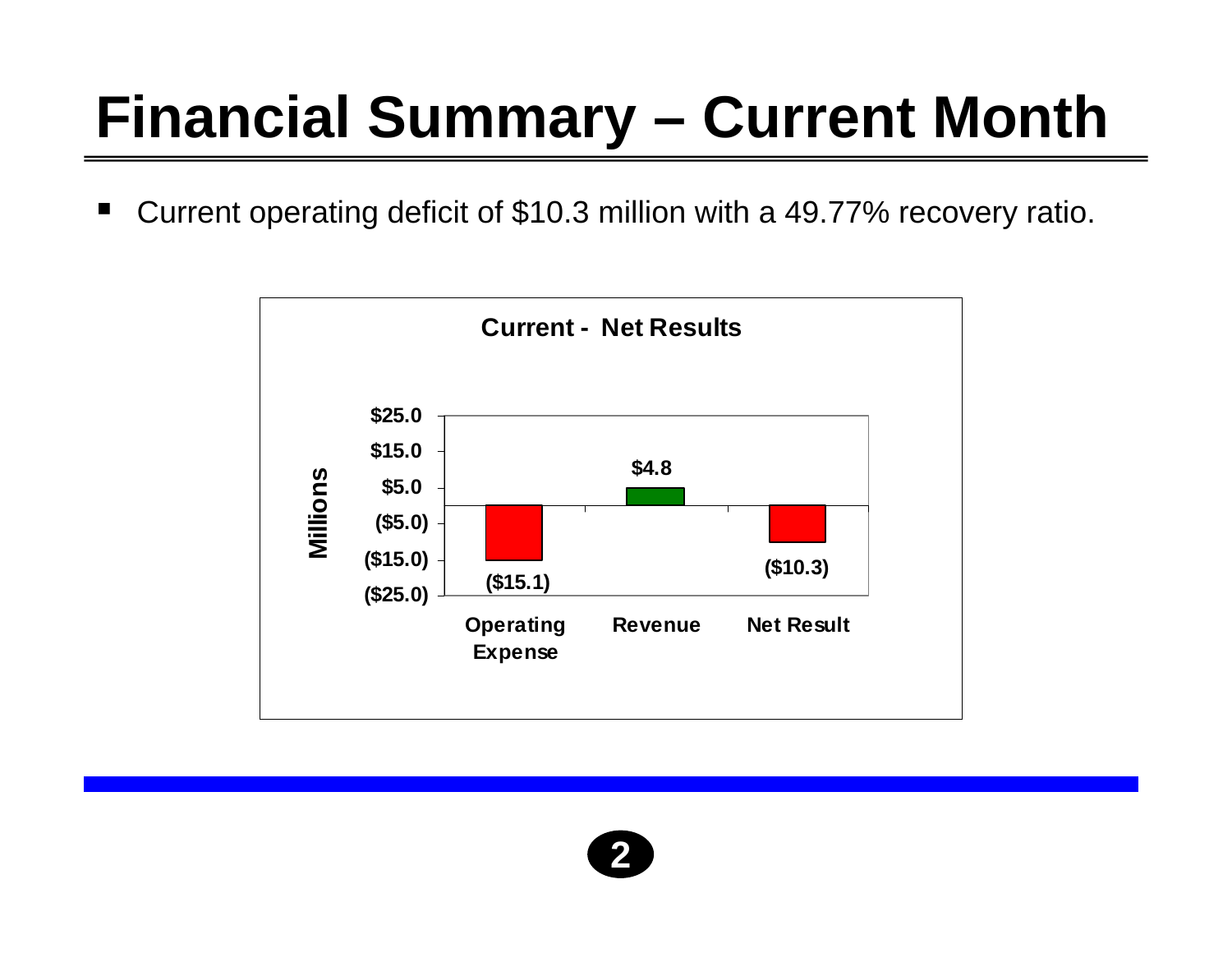### **Financial Summary - Year**

YTD operating surplus of \$0.7 million with a 52.42% recovery ratio.  $\blacksquare$ 



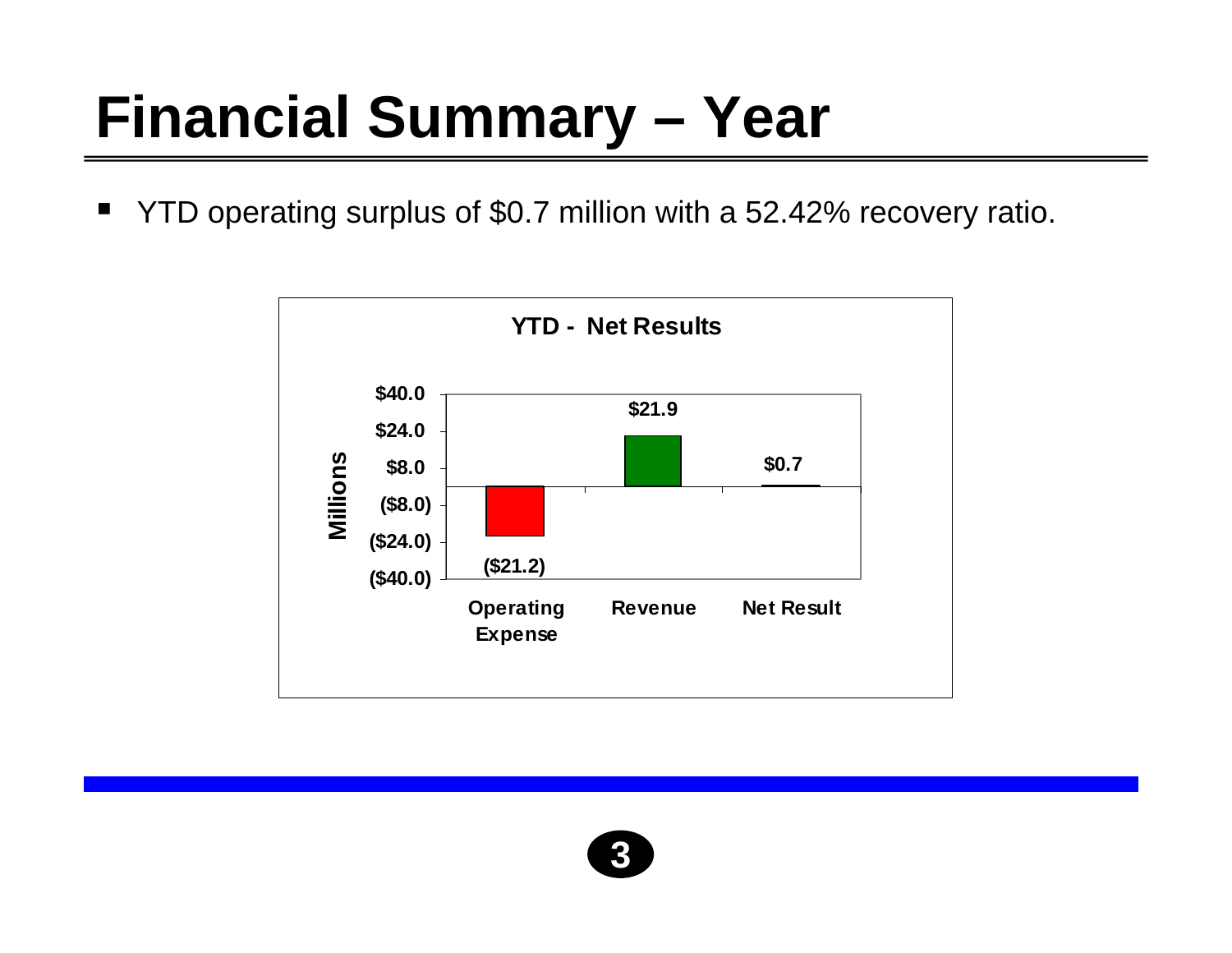## **Operating Expenses**

- ٠ Current expenses equaled \$104.0 million — \$15.1 million over budget.
- ٠ YTD expenses equaled \$554.2 million — \$21.2 million over budget

|                | <b>Budget</b><br>(millions) | Actual<br>(millions) | Variance<br>(millions) |
|----------------|-----------------------------|----------------------|------------------------|
| <b>Current</b> | \$88.9                      | \$104.0              | (\$15.1)               |
| YTD            | \$533.0                     | \$554.2              | (\$21.2)               |

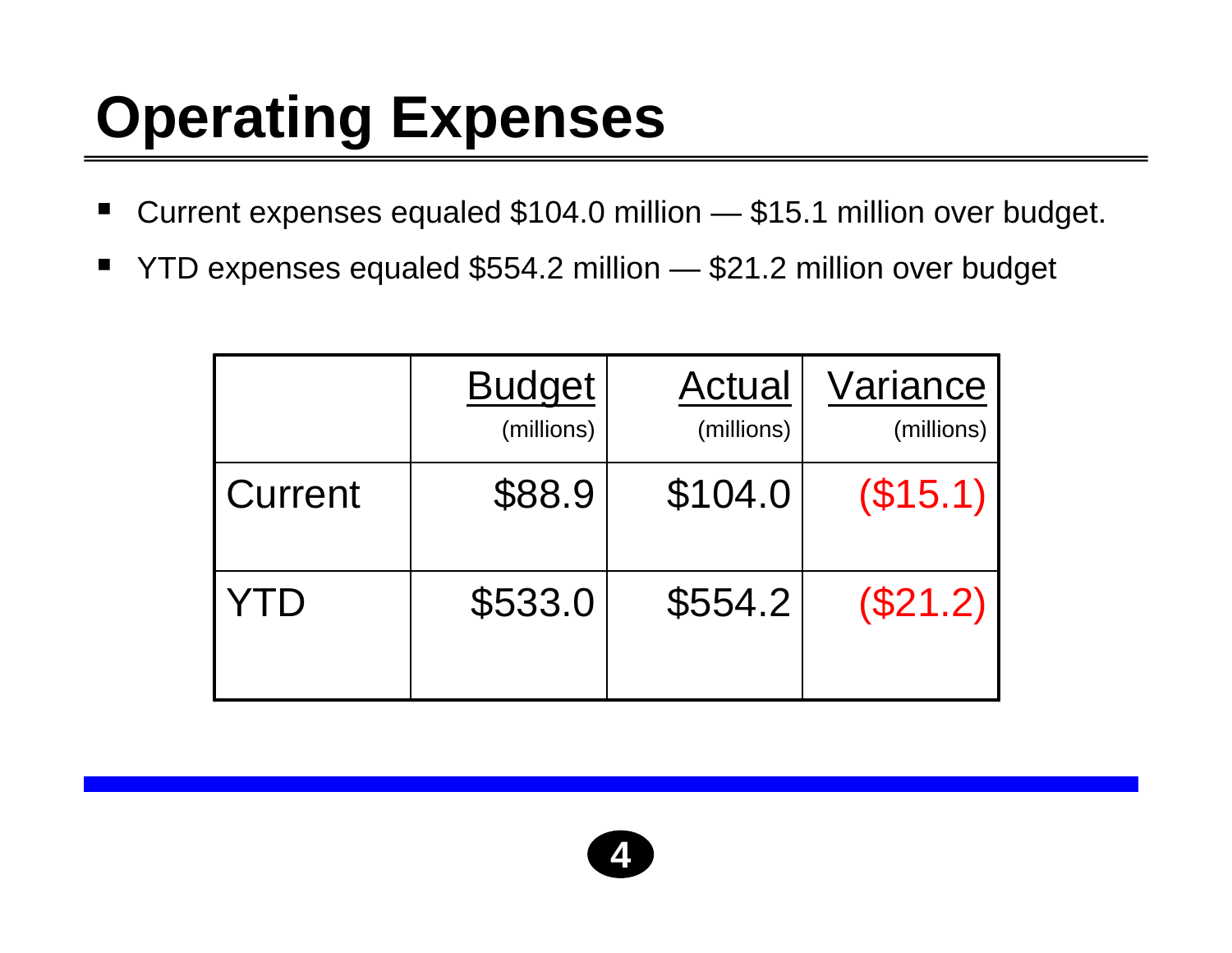#### **Labor**

- ٠ Current expenses equaled \$74.7 million — \$12.3 million over budget.
- ٠ YTD expenses equaled \$382.7 million — \$9.9 million over budget.



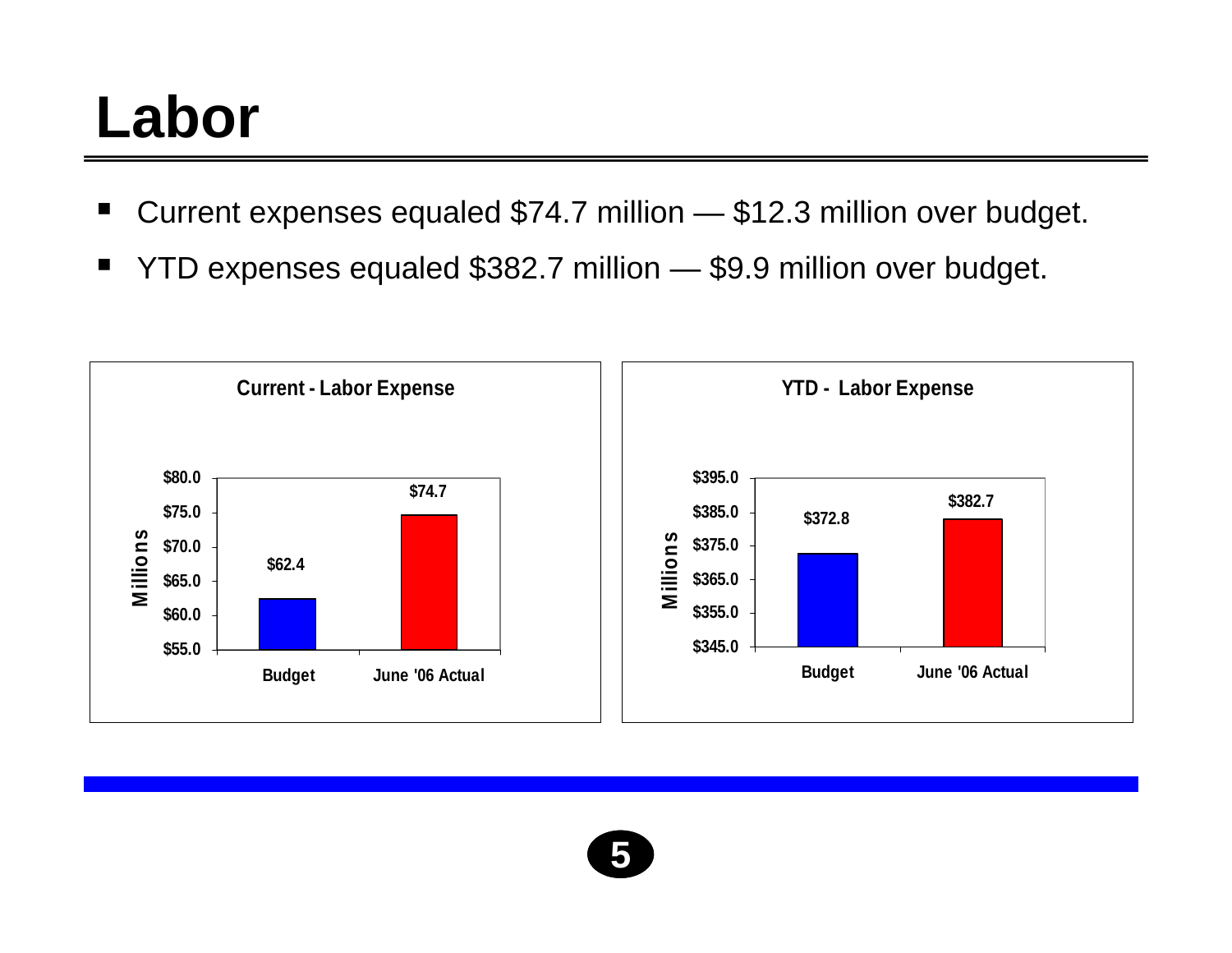#### **Materials**

- ٠ Current expenses equaled \$7.0 million — \$1.2 million over budget.
- ٠ YTD expenses equaled \$37.7 million — \$3.8 million over budget.



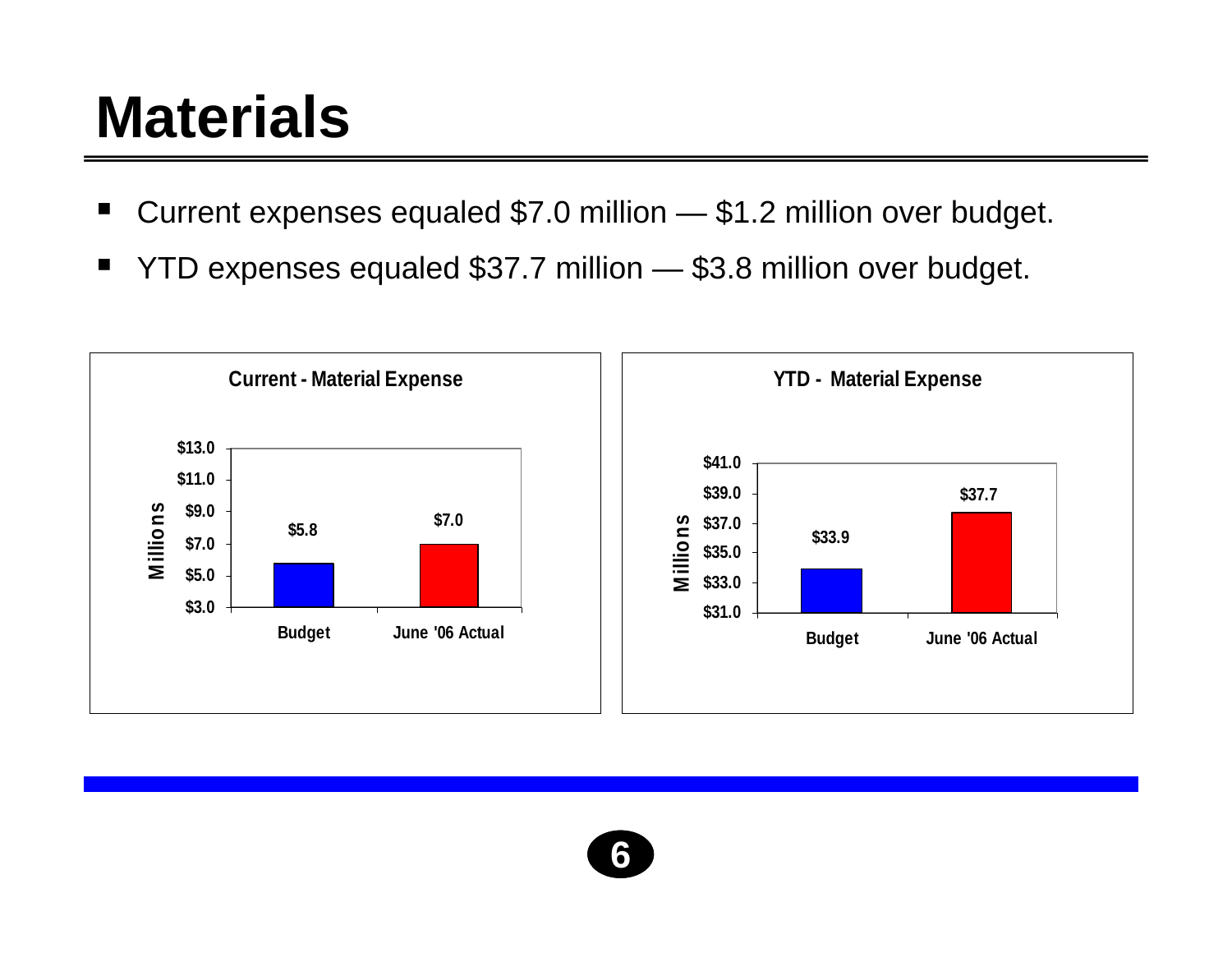## **Fuel - Revenue Equipment**

- ٠ Current fuel expense equaled \$5.0 million - \$0.9 million over budget.
- ٠ FY2006 fuel expense equaled \$26.0 million - \$1.7 million over budget.



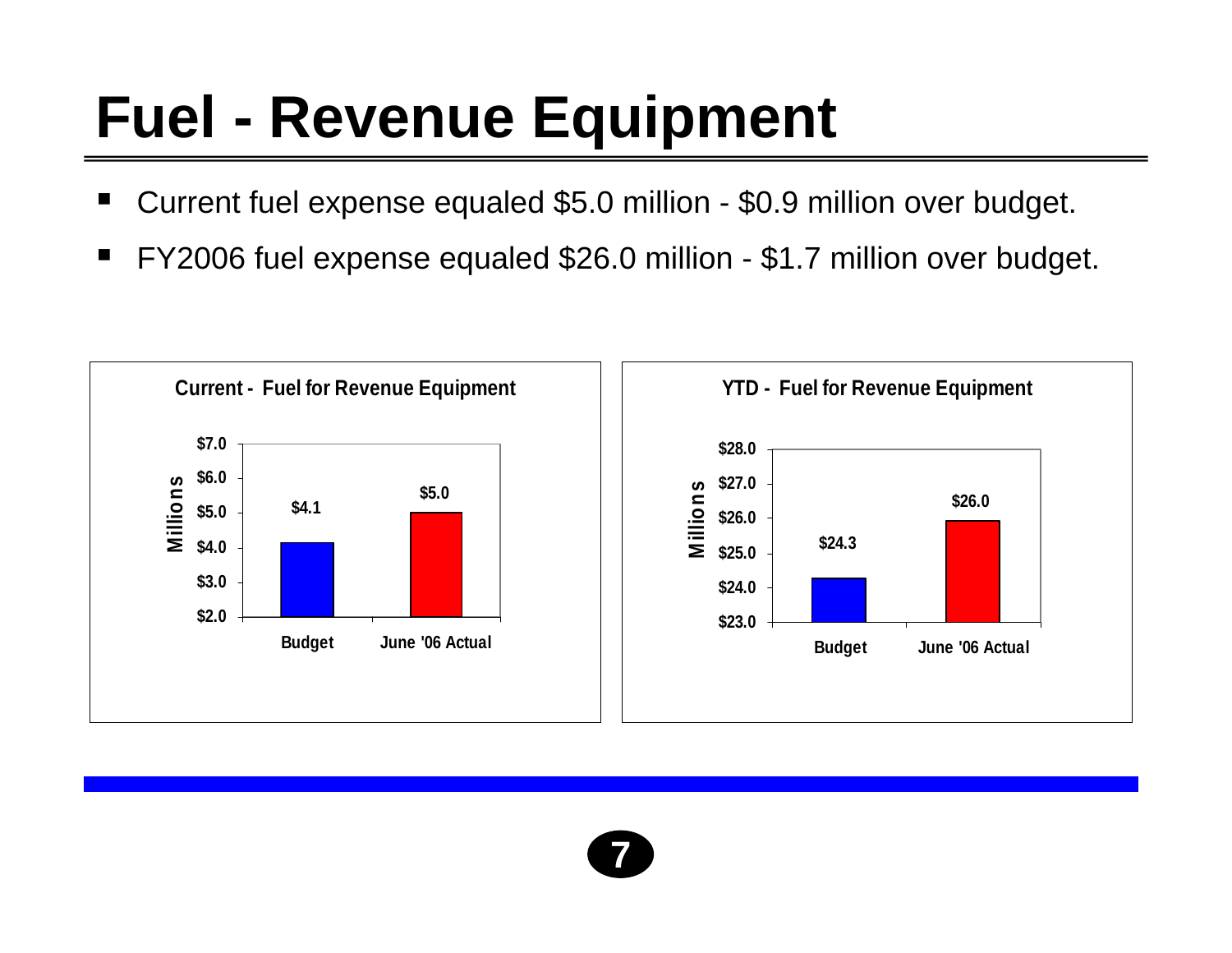## **System-Generated Revenues**

- ٠ System-Generated Revenues equaled \$49.0 million in June'06.
- ٠ Strong Fare/Pass Revenue reflects ridership and cash fare adjustment and ridership.

|         | <b>Budget</b><br>(millions) | Actual<br>(millions) | Variance<br>(millions) |
|---------|-----------------------------|----------------------|------------------------|
| Current | \$44.2                      | \$49.0               | \$4.8                  |
| YTD     | \$251.6                     | \$273.5              | \$21.9                 |

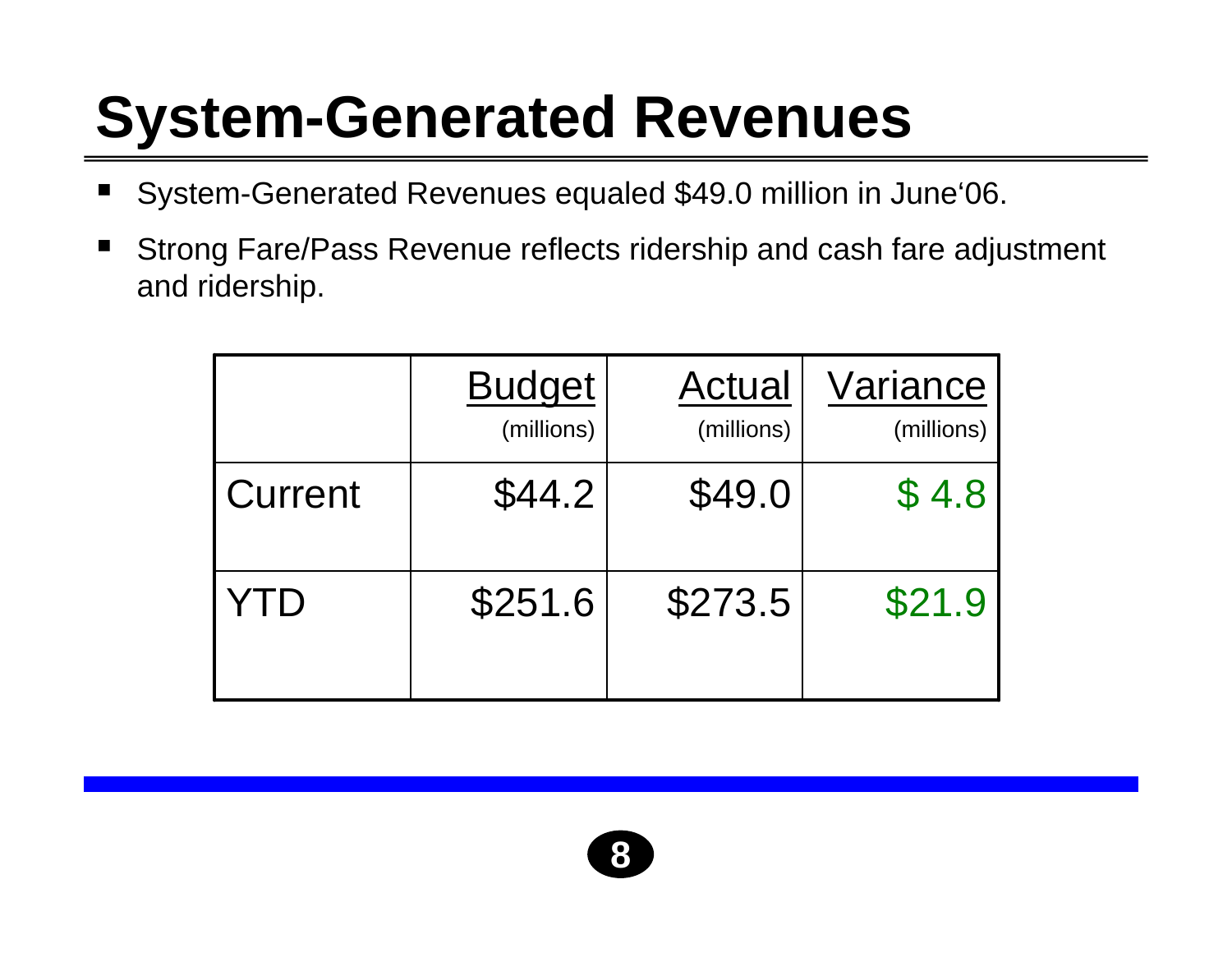### **Fare/Pass Revenue**

- Fare/Pass Revenue of \$40.9 million 11.5% or \$4.2 million higher n than budget.
- YTD Fare/Pass Revenue of \$226.9 million 9.8% or \$20.2 million  $\blacksquare$ higher than budget.



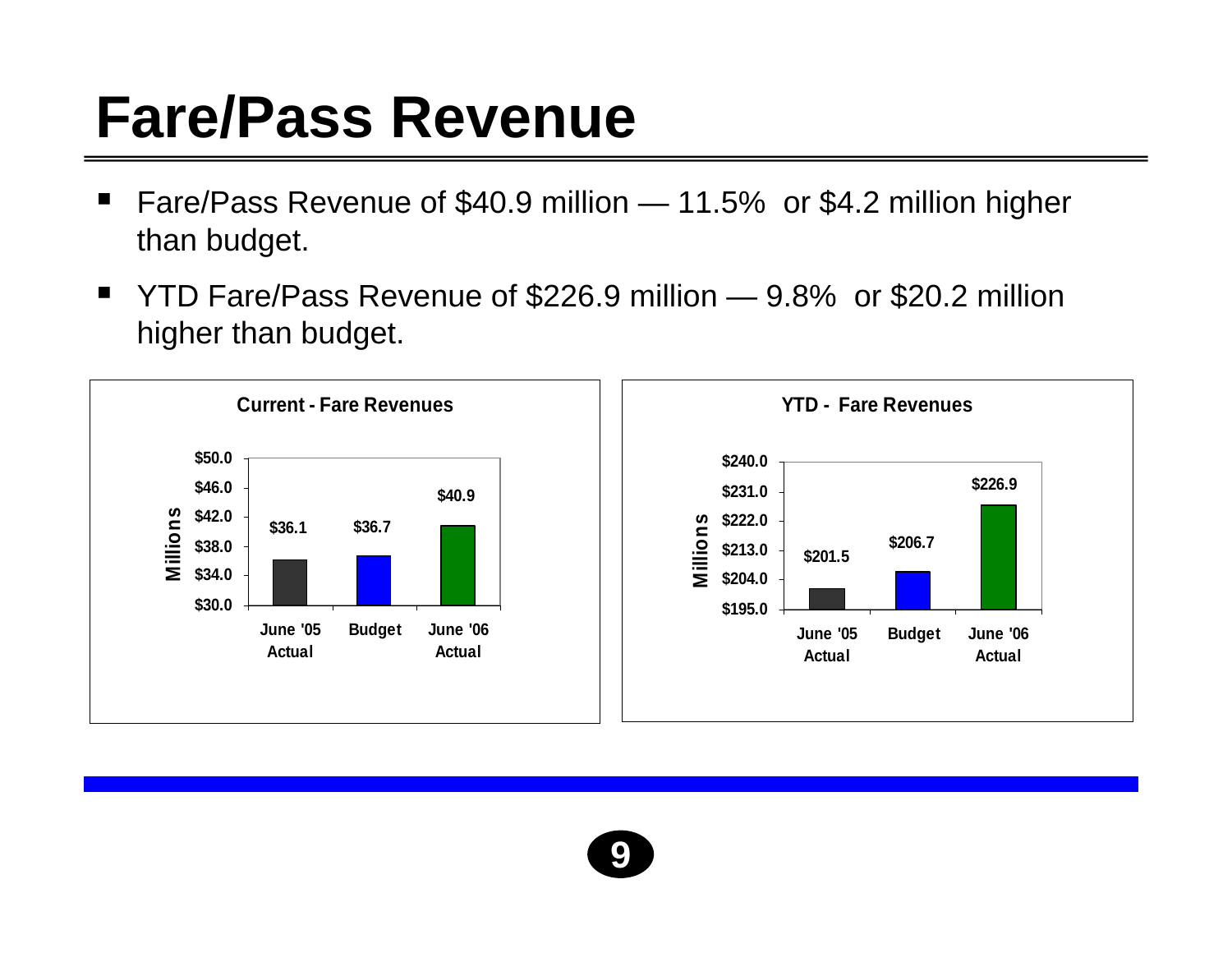#### **Other Revenue**

- ٠ ■ Current Other Revenue of \$8.1 million — 6.6% or \$0.5 million higher than budget.
- $\blacksquare$ ■ YTD Other Revenue of \$46.5 million — 3.6% or \$1.6 million higher than budget.